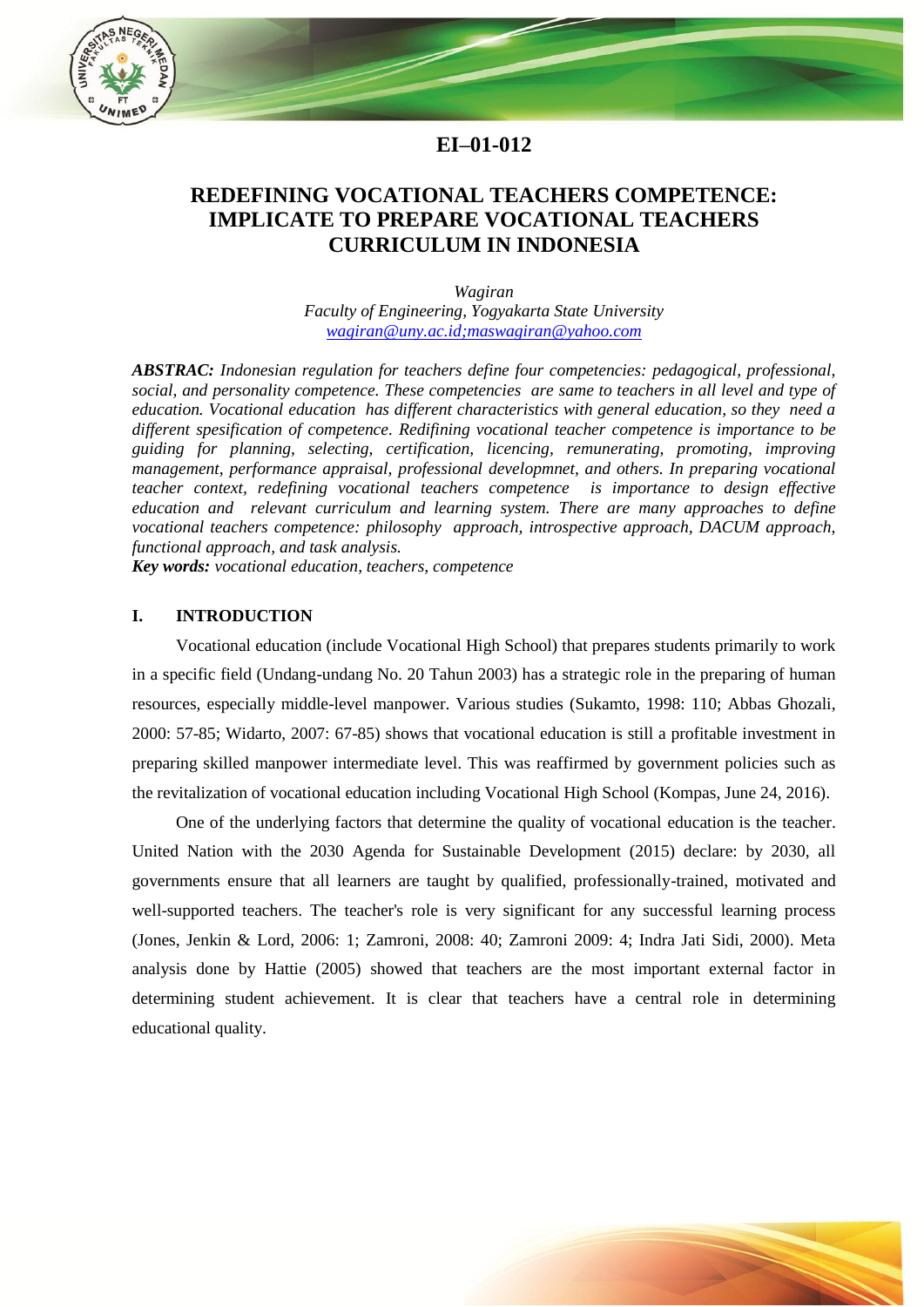

**Fig.1.** Determine factors of student achievement (Hattie, 2005)

Studies conducted by Carey (2014) also stressed the importance of teachers' role in determining the success of students (Figure 2). Comparison of the effective teachers and ineffective teachers show that there are differences achievement of students who are taught by effective teachers and ineffective teacher.



**Fig. 2.** Effective Teacher and Ineffective Teacher

The studies clearly show the teacher's role in determining educational quality. Various efforts have been made in order to improve teacher quality through education, training, apprenticeship and other programs, including certification. However, the data in the field shows there are many problems in an effort to improve the quality and performance of vocational education teachers. Condition of teachers in Indonesia can be seen from the results of teacher competency test set out in Figure 3 and

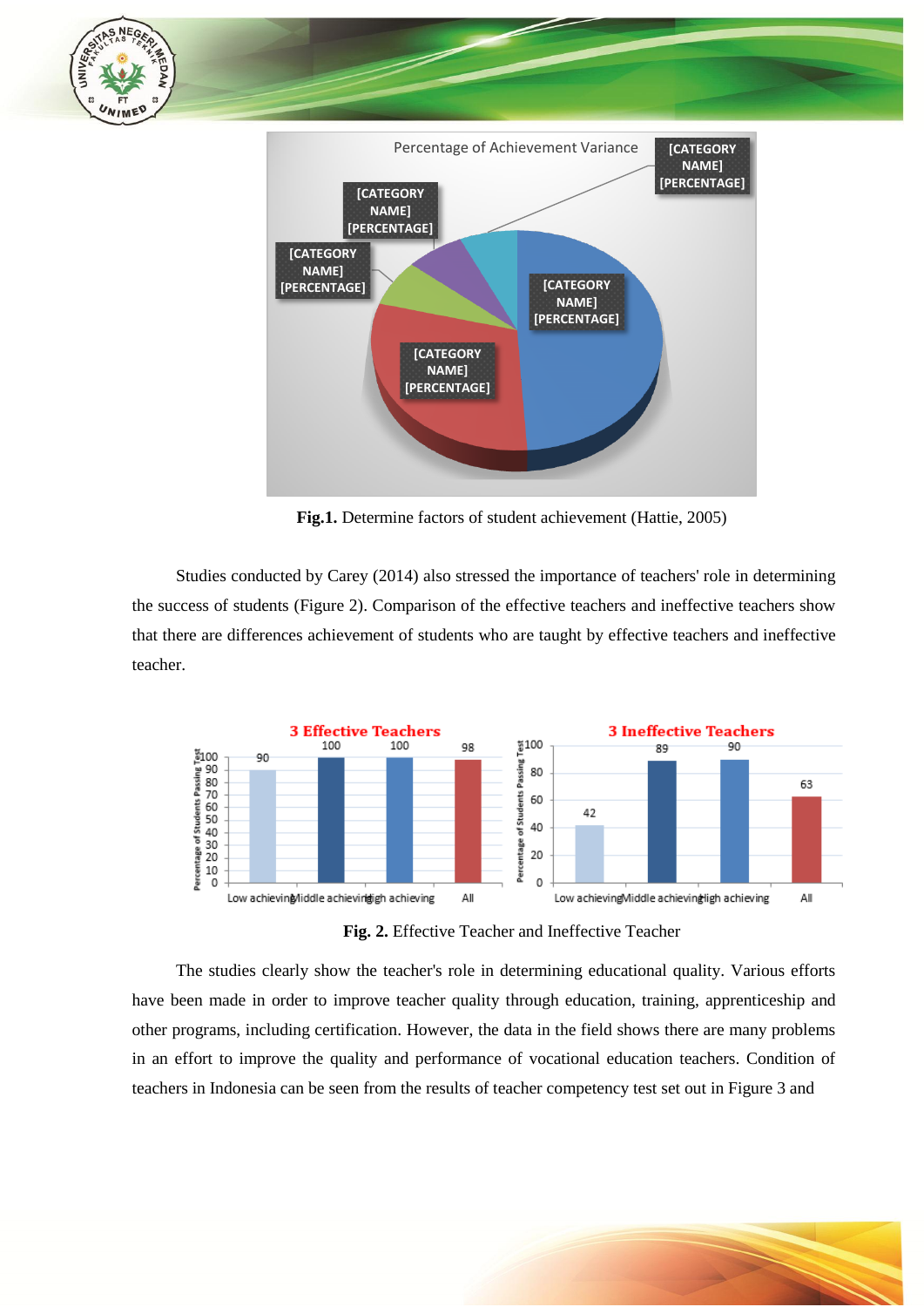



**Gambar 3.** Mean of Teacher Competence Test (Ditjen Guru dan Tenaga Kependidikan, 2015)

|                |              | PERSENTASE PER-JENJANG |           |            |            |            |            |             |
|----------------|--------------|------------------------|-----------|------------|------------|------------|------------|-------------|
| N <sub>O</sub> | <b>NILAI</b> | TK                     | <b>SD</b> | <b>SMP</b> | <b>SMA</b> | <b>SMK</b> | <b>SLB</b> | <b>TOTA</b> |
|                | $1-10$       | 0.01                   | 0.02      | 0.03       | 0.02       | 0.03       | 0.01       | 0.02        |
| 2              | $11-20$      | 0.04                   | 0.08      | 0.13       | 0.12       | 0.08       | 0.06       | 0.09        |
| 3              | $21 - 30$    | 0.43                   | 2.06      | 1.93       | 1.72       | 1.23       | 1.14       | 1.77        |
| $\overline{4}$ | $31 - 40$    | 3.82                   | 13.23     | 9.69       | 7.79       | 8.26       | 8.08       | 10.66       |

**Tabel 1.** Result of Teacher Competence Test (Ditjen Guru dan Tenaga Kependidikan, 2015)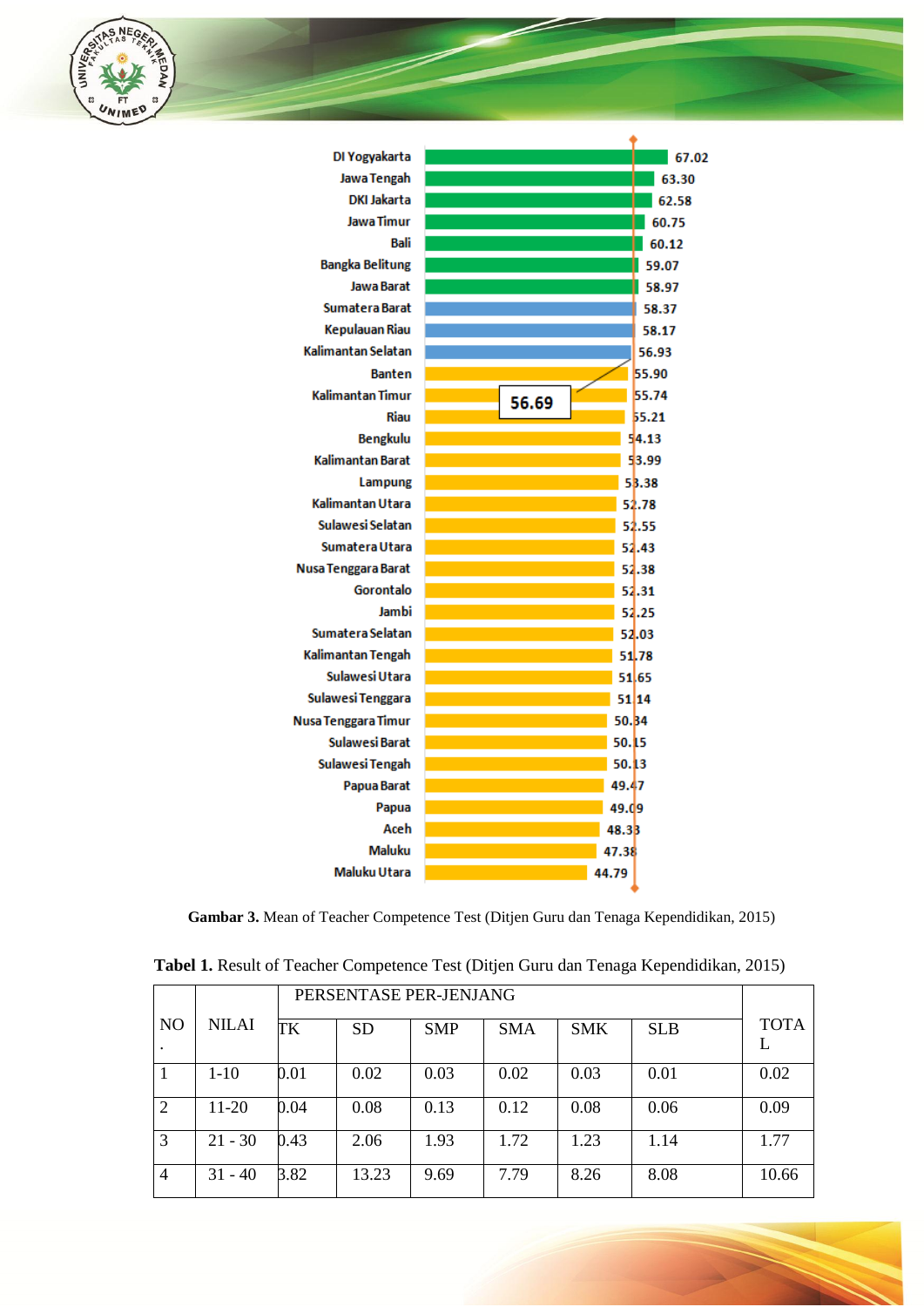

| $\overline{5}$ | $41 - 50$    | 14.21 | 23.79 | 19.29 | 15.38 | 19.24 | 18.33 | 20.75 |
|----------------|--------------|-------|-------|-------|-------|-------|-------|-------|
| 6              | $51 - 60$    | 30.80 | 29.21 | 25.10 | 21.42 | 26.64 | 30.20 | 27.57 |
| $\overline{7}$ | $61 - 70$    | 37.51 | 20.02 | 23.10 | 23.40 | 26.30 | 26.81 | 23.18 |
| 8              | $71 - 80$    | 12.08 | 9.07  | 13.84 | 17.95 | 13.56 | 12.84 | 11.57 |
| $\overline{9}$ | $81 - 90$    | 1.08  | 2.24  | 5.86  | 9.48  | 4.26  | 2.35  | 3.73  |
| <sup>10</sup>  | $91 - 100$   | 0.01  | 0.29  | 1.04  | 2.72  | 0.41  | 0.19  | 0.66  |
|                | <b>TOTAL</b> | 100   | 100   | 100   | 100   | 100   | 100   | 100   |

Based on the data in Figure 3 and Table 1, it appears that the competence of teachers including vocational high school teachers not evenly good views of the location and of each level. Various efforts to improve the competence of teachers needs to be done both in terms of qualifying and distribution.

Various problems that can arise due to the formation of teachers is not optimum. In Vocational High School context, one of the problems that need to be assessed is the competence of teachers from the formulation, assessment, coaching, and rewards. Undang-undang No. 14 Tahun 2005 tentang Guru dan Dosen are further elaborated in Peraturan Pemerintah No. 74 Tahun 2008 tentang Guru and the Permendiknas No. 16 Tahun 2007 tentang Standar Kompetensi Guru formulated that the competencies required of teachers include pedagogycalcompetence, personal competence, social competence, and professional competence. The competency applies to all teachers in all region of Indonesia at all levels and types of education. In the context of vocational education, these formulations are not enough, and notrepresenting characteristic of vocational education as education for work. Therefore one of the efforts to improve the quality of vocational teachers, teacher competence is crucial formulated in accordance with the characteristics of vocational education.

#### **II. DISCUSSION**

Teacher is the instrumental inputthe most influence on the creation process and the quality of education (Glatthorn, Jones & Bullock (2006: 3). The best strategy for improving school achievement to be qualified and competent teachers in every classroom (Walter & Grey, 2002). Efforts to improve the quality of education will not meaningful without the support of professional and qualified teachers (Stronge, Gareis, & Little, 2006: 2).

Various studies (Sofo, 2003: 150; Sinamo, 2002: 6; Rychen and Salganick, 2003: 43) basically agreed that the competence is knowledge, skills, and attitudes required to work. Robbins (2006: 52) defines competence is the ability as an individual's capacity to perform various tasks in a particular job.

Teacher competence can be defined as a set of minimum essential characteristic of all teachers are required to perform the work(The Evaluation Center at Western Michigan University, www.wmich.edu). Peklaj (2006: 4) formulated five components of teacher competence: effective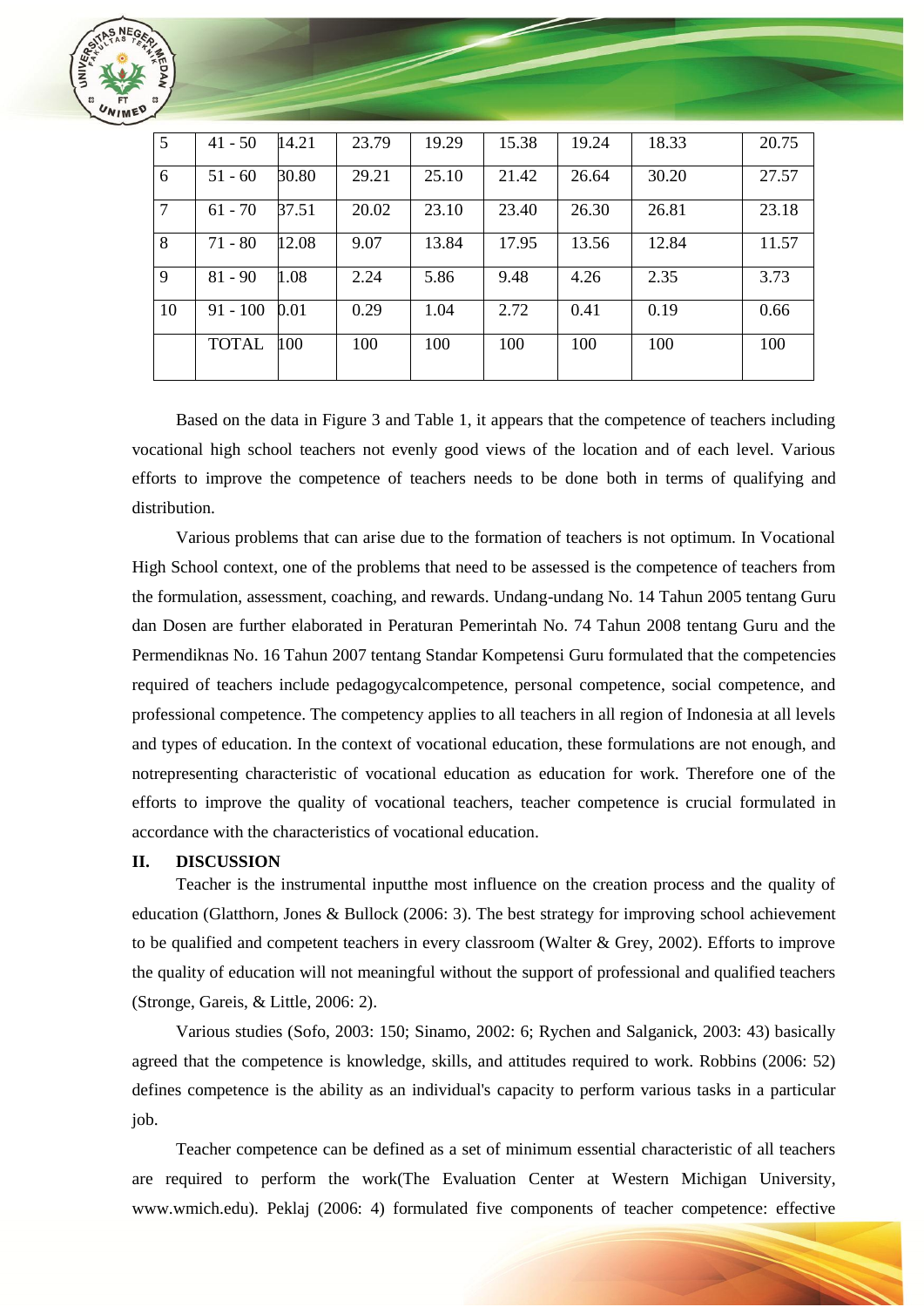

instruction, life-long learning, classroom management and communication, assessment and evaluation of individuals' learning progress, and professional competencies in a more general sense. National Project on the Quality of Teaching and Learning / NPQTL (McLeod, 2001: 2) reveals that competence can also be interpreted as a set of mastery of abilities that must exist within the teacher in order to realize the performance professional appropriately and effectively. Rosenshine and Furst (Robert, et.al, 2006: 1-2) synthesize various research identified five basic characteristics of effective teachers are: clarity, variability, enthusiasm, student opportunity to learn the material, and task oriented.

In an effort to assessment and certification of vocational teachers, there are various formulations of competencies that must be owned by a teacher (Wagiran, 2013). Some attribute the formulation of the competence of teachers, among others:

- 1. American Association for Vocational Instructional Metrial (AAVIM). Fourteen teacher competence:
	- a. Program Planning, Development, and Evaluation
	- b. Instructional Planning
	- c. Instructional Execution
	- d. Instructional Evaluation
	- e. Instructional Management
	- f. Guidance
	- g. School-Community Relations
	- h. Vocational Student Organization
	- i. Professional Role and Development
	- j. Coordination of Cooperative Education
	- k. Implementing Competency-Based Education (CBE)
	- l. Serving Students With Special/Exceptional Needs
- 2. the National Project on the Quality of Teaching and Learning (Marsh, C., 2004: 361).

Five areas of teacher competence:

- a. Using and developing professional knowledge and values,
- b. Communicating, interacting and working with students and others,
- c. Planning and managing the teaching and learning process,
- d. Monitoring and assessing student progress and learning outcome
- e. Reflecting, evaluating and planning for continous improvement.
- 3. Milanovich (1986), being an effective vocational teacher today means having knowledge and/or experience in four areas: (a) a specific skill area; (b) instructional planning, implementation, and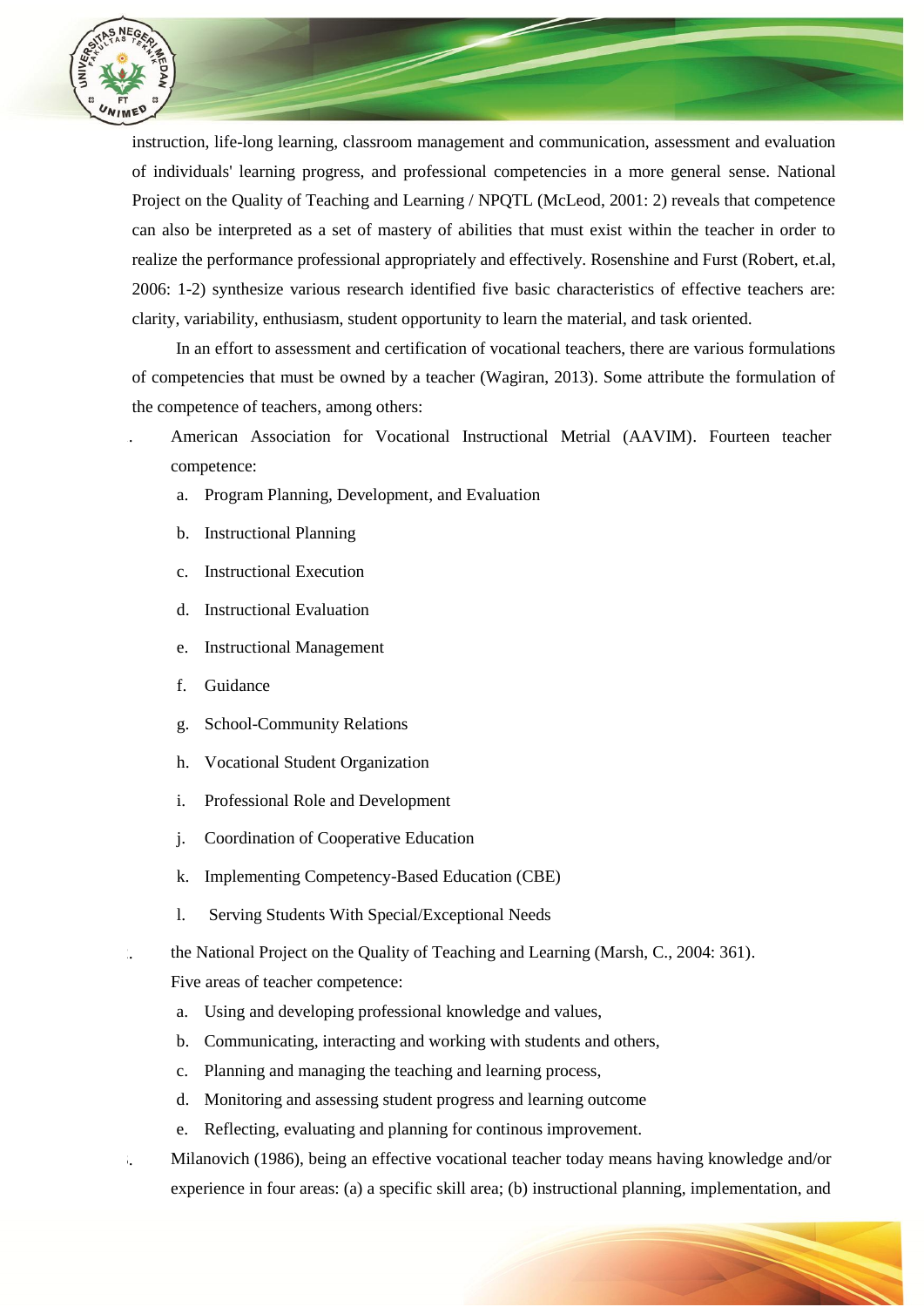

evaluation; (c) classroom and laboratory management; and (d) occupational experience

- Muclas Samani (2006). New South Wales teacher's competence:
	- a. Know their subject content & how to teach that content to students.
	- b. Know their students & how they learn
	- c. Plan, assess & report for effective learning.
	- d. Communicate effectively with their students.
	- e. Create & maintain safe & challenging learning environments through the use of classroom management skills.
	- f. Continually improve their professional knowledge & practice.
	- g. Actively engaged members of their profession & the wider community.
- 5. Vocational Teacher Competence in Slovenia:
	- **a.** Cooperation/interaction/team work. Good relationship with all social partners, to communicate and interact at many different levels and co product the learning process with all partners
	- **b.** Project and development work. Daily participate in different projects and development work which should include cooperation with different social partners nationally and internationally
	- **c.** Continuous learning. a teacher must have the ability and motivation for self-evaluation and reflection
	- **d.** Creation of learning environment for individuals and groups and facilitating learning process. to create and develop save, supportive, flexible and innovative learning, environment for individuals and groups
	- **e.** ICT. Integrate information and communication technologies to enhance student learning
	- **f.** School administration. Supposed to be up to date on school administration processes, national education regulations and main national and international documents for vocational education development and to implement them into his work
	- **g.** Other personal characteristics of teachers. supposed to be communicative, sensible and motivated enough to observe and lead constructive dialogue with his students in purpose to find best options for supporting their personal development
	- **h.** Competences of school community and management
- 6. The TT-TVET Trans-national Standards for TVET Teacher Education (*Spöttl, Kämäräinen, and Dittrich,in, 2008).* The curricular emphases of the educational sciences during teacher training are:
	- **a.** Scientific qualification in a specialist science;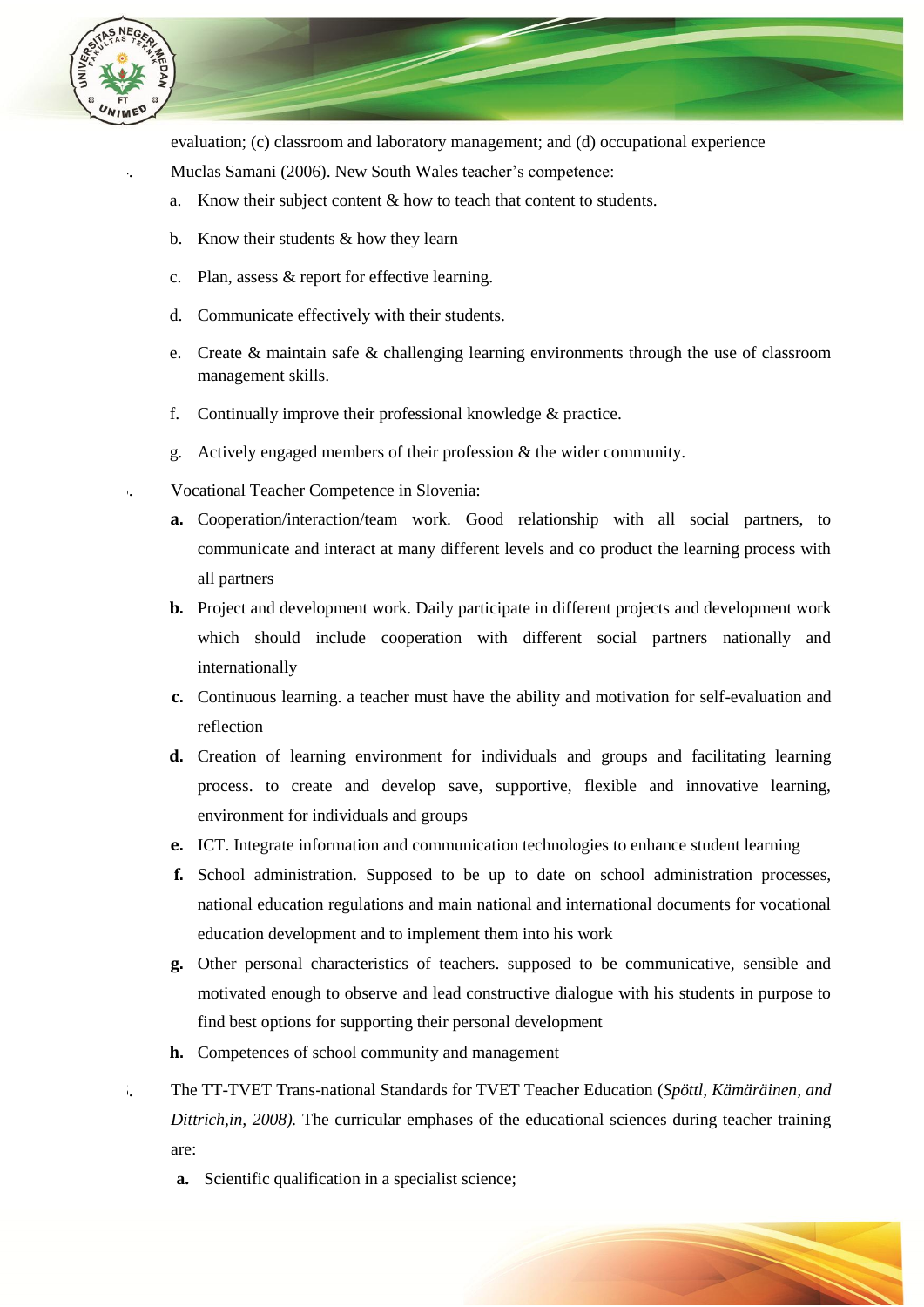

- **b.** Vocational educational qualification in the fields of
	- 1) Education and pedagogics

Justification and reflexion of education and pedagogics in institutional processes.

2) Profession and role of the teacher

Professionalisation of teachers; dealing with conflicts and decision making situations linked to the profession.

3) Didactics and methodology

Design of instruction and learning environments.

4) Learning, development and socialisation

Learning processes of young people in school and in companies.

5) Motivation for performance and learning

Motivational basics of the development of performance and competencies.

6) Differentiation, integration, promotion

Heterogeneity and variety of conditions in schools and companies.

7) Diagnostics, assessment and counselling

Diagnosis and support of individual learning processes; performance measurement and assessment of performance.

8) Communication

Communication, interaction and conflict management as basic elements of teaching and education.

9) Media education

Handling of media in terms of concepts, didactics, and practical aspects.

10) School development

History of the educational system; structures and development of the educational system and the development of the individual school.

11) Educational research

Aims and methods of educational research; interpretation and application of the results. 7. Quality indicators and shaping measures as a basis for standard-setting in TVET teacher education ((*Spöttl, Kämäräinen, and Dittrich,in, 2008).*

- a. Standards for lecturers' activities (in TVET teacher education) as support for teachers' practice in TVET
- b. Standards for supporting students and their learning processes within TVET teacher education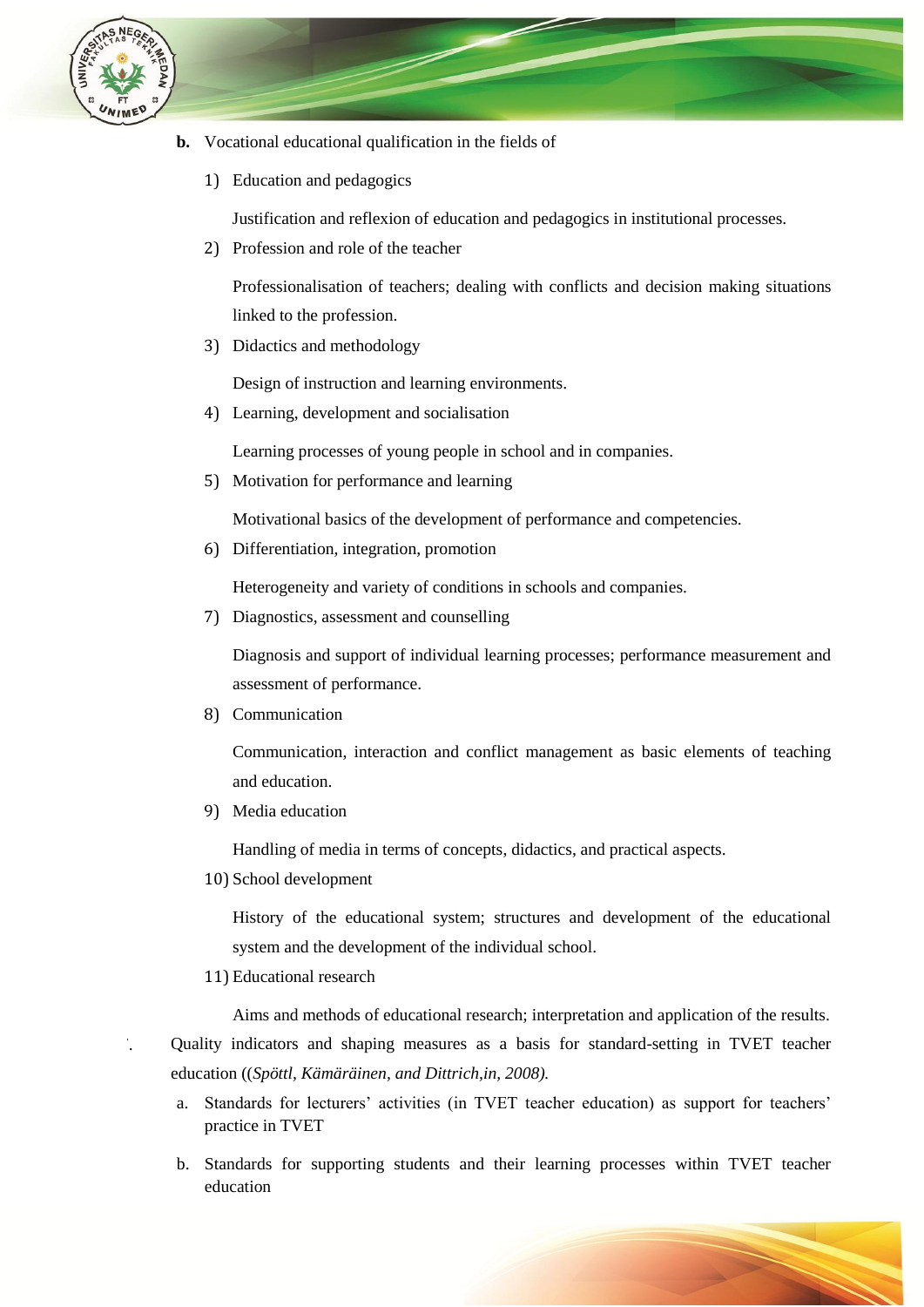

- c. Standards for evaluation (of curricula) and for assessment (of students" achievements)
- d. Standards for developing curricula and learning contents
- e. Standards for developing methods for instruction and training
- f. Standards for developing the organisational frameworks for learning environments
- 8. Hangzhou Declaration (2004)
	- a. TVET should be developed into an internationally acknowledged scientific community;
	- b. Sustainable, reproductive and innovative national scientific systems be developed and integrated into national systems of innovation;
	- c. International exchange of learners and educators be accelerated;
	- d. The expertise in pedagogy of TVET should be linked to the vocational disciplines and to integrative perspectives on school-based and work-based learning;
	- e. An improvement in vocational skills for employability and citizenship can only be realized if there is an improvement in the quality, effectiveness and relevance of teaching, and that
	- f. An effective interaction between teacher/trainers and learners lies at the centre of quality TVET.
- 9. Teacher Training in Spain. "The Functions of Teachers" (2/2006: 17183) which are specified under Article 91 of the Education Act 2/2006 May 3, of Education.
	- a. Planning and education of all areas, subjects, and modules that have been entrusted to them.
	- b. Evaluation of students" learning process, as well as evaluation of educational processes.
	- c. Guardianship of students, direction and orientation of their learning, and their support in their educational process in collaboration with families.
	- d. Educational, academic, and vocational orientation of students, in collaboration with specialized departments or services.
	- e. Attention to students" intellectual, affective, psychological, social, and moral development.
	- f. Promotion, organization, and participation in complementary activities, inside and outside the educational enclosure, programmed by the school.
	- g. Contribution to the development of schools" activities in a climate of respect, tolerance, participation, and freedom in order to promote the values of democratic citizenship within students.
	- h. Periodic report to families of learning process of their daughters and suns, as well as to provide guidance to the families of how they can cooperate.
	- i. Coordination of educational activities, management, and direction that have been entrusted to them.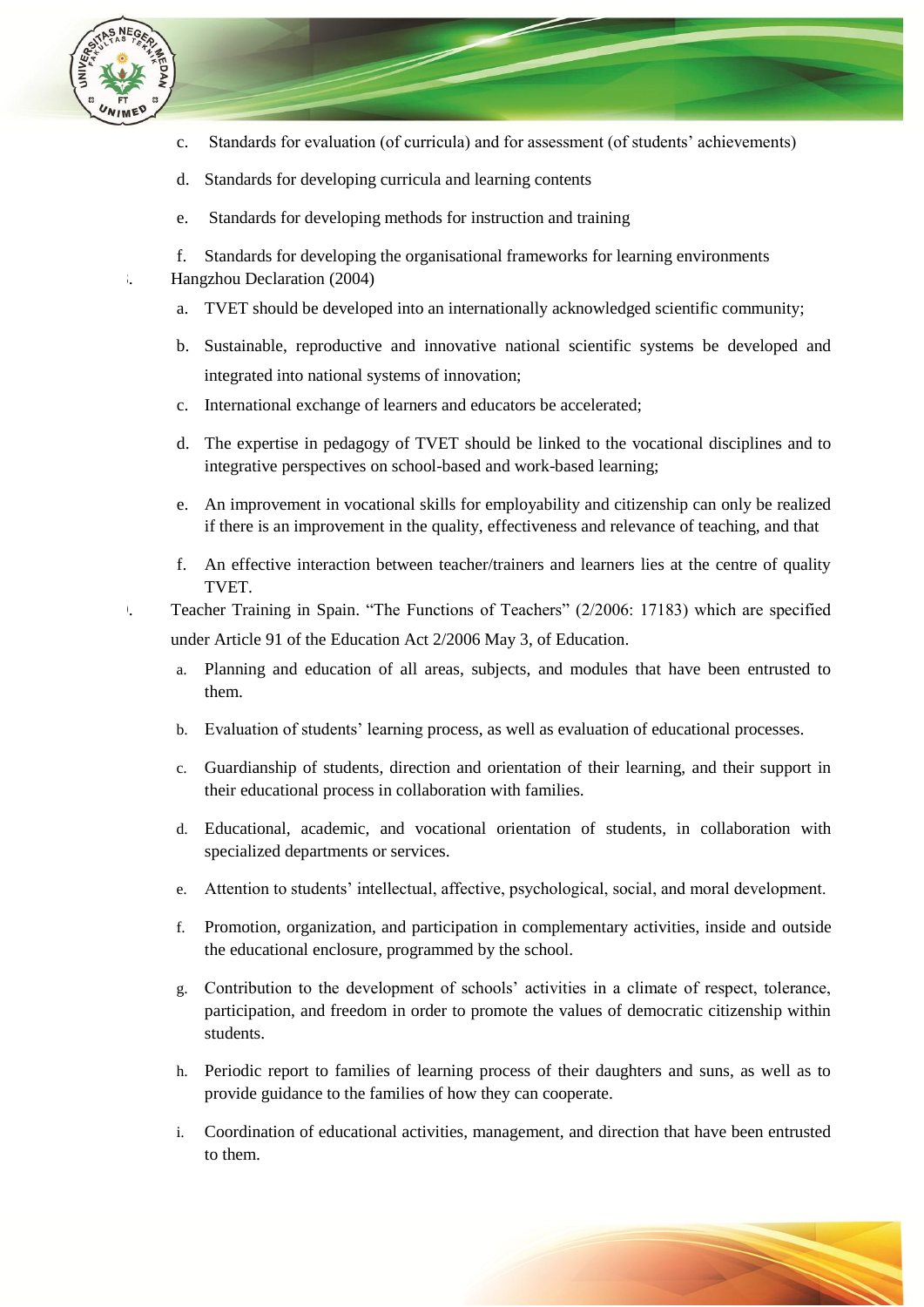

- j. Participation in the general activity of the school.
- k. Participation in the evaluation plans determined by educational Administrations or schools.
- l. Research, experimentation, and continuous improvement of corresponding learning processes.
- 10. On the other hand, most of the studies define the role of teacher training according to four competency fields (Bunk, 1994; Liepmann, 1992, cited by Ferrández *et al.*, 2000):
	- a. Technological competencies
	- b. Teaching competencies (psychopedagogical)
	- c. Work competencies
	- d. Social competencies
- 1. Bandung Declaration on TVET Teacher Education (2008). Structure university-based TVET teacher education studies based on four pillars, namely:
	- a. vocational discipline including work process, curriculum and qualification analyses,
	- b. vocational pedagogy / educational sciences,
	- c. a second subject studies in cross-cutting key competences to support the specialisation in vocational disciplines,
	- d. research competences in vocational disciplines/vocational pedagogy including a thesis at the end of the study
- 12. Yu (*[jszg@bnu.edu.cn\)](mailto:jszg@bnu.edu.cn)* Study on Establishing National Standard of Vocational Teachers"

Training in China, describe two competence of Vocational Education Teacher:

- a. The First Standard of the Specialization for Secondary Vocational Teachers: Professional field
- b. The Second Standard of the Specialization for Secondary Vocational Teachers: Teaching Field (the Sino-Australian cooperation research project "the competence standard for the secondary teachers") :
	- 1) Professional Ethics and Conduct
		- (a) Model professional and ethical behavior
		- (b) Teach professional ethics
	- 2) Industry Liaison
		- (a) Conduct industry liaison
		- (b) Provide training services for industry
	- 3) Curriculum Design
		- (a) Design and develop teaching and learning programs.
		- (b) Design and develop teaching / learning materials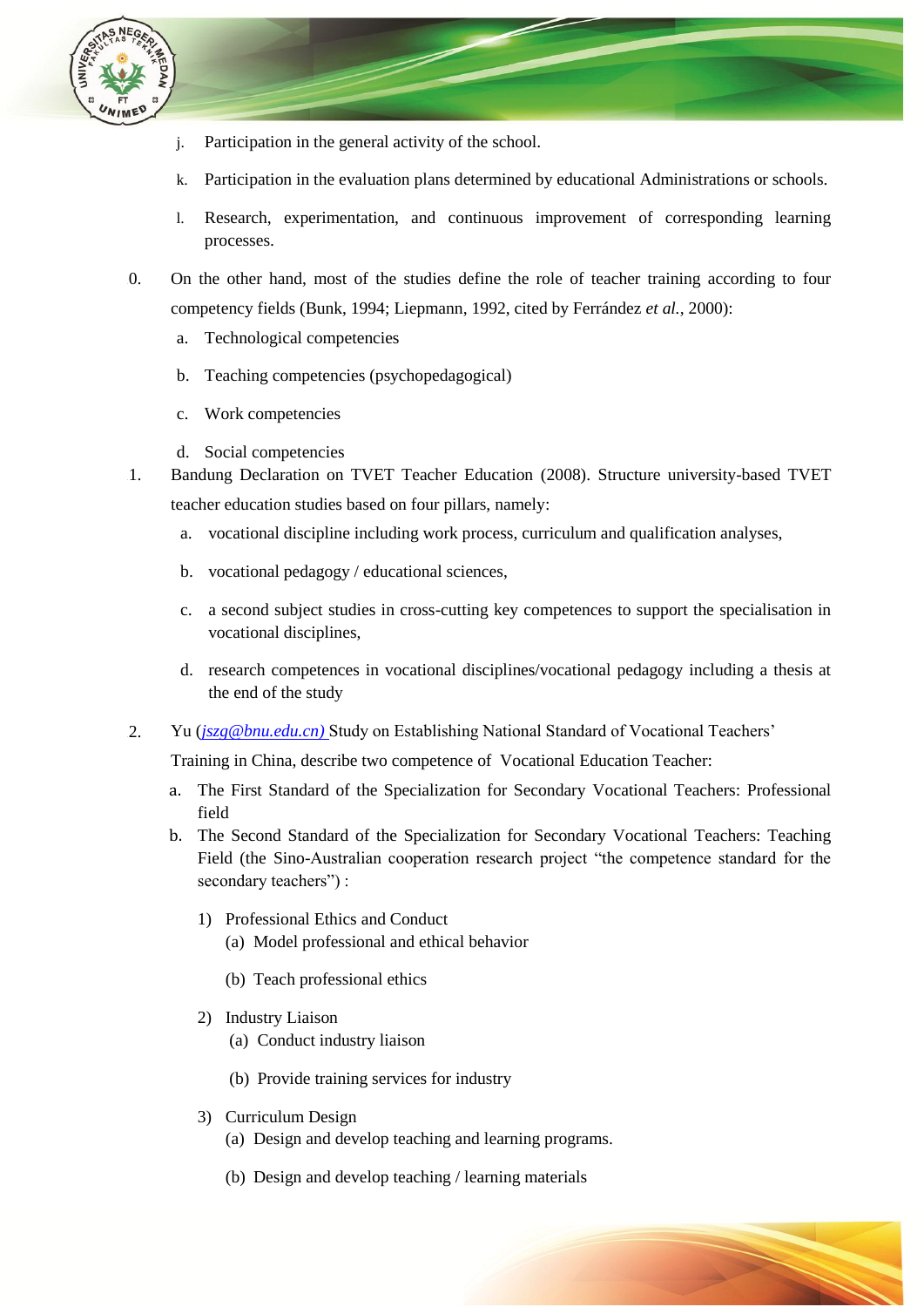

- (c) Review and evaluate teaching and learning programs
- 4) Teaching and Learning organization and Conduct
	- (a) Plan training sessions
	- (b) Organize and deliver teaching and learning activities
	- (c) Evaluate teaching effectiveness
- 5) Assessment
	- (a) Plan and organize assessment activities
	- (b) Develop assessment tools
	- (c) Conduct assessment
- 6) Communications and Cooperation
	- (a) Communicate effectively with students and peers
	- (b) Work effectively in a team
- 7) Occupational Health and Safety
	- (a) Ensure a safe teaching and learning environment
	- (b) Conduct Occupational Health and Safety Education
- 8) Services to Students and Welfare Management
	- (a) Manage students in the teaching and learning environment
	- (b) Provide vocational guidance service
- 9) Professional Development (a) Improve professional knowledge and practice
	- (b) Research teaching practice
- 13. the Victorian Institute of Teaching (VIT) describe The eight Professional Standards are: Professional Knowledge:
	- 1. Teachers know how students learn and how to teach them effectively
	- 2. Teachers know the content they teach
	- 3. Teachers know their students
	- Professional Practice:
		- 4. Teachers plan and assess for effective learning
		- 5. Teachers create and maintain safe and challenging learning environments
	- 6. Teachers use a range of practices and resources to engage students in effective learning Professional Engagement:
		- 7. Teachers reflect on, evaluate and improve their professional knowledge and practice
		- 8. Teachers are effective members of their professionv
- 14. Oklahoma Panhandle State (2008). Candidate vocational education teacher attributes: Knowledge
	- 1. General areas of liberal arts and sciences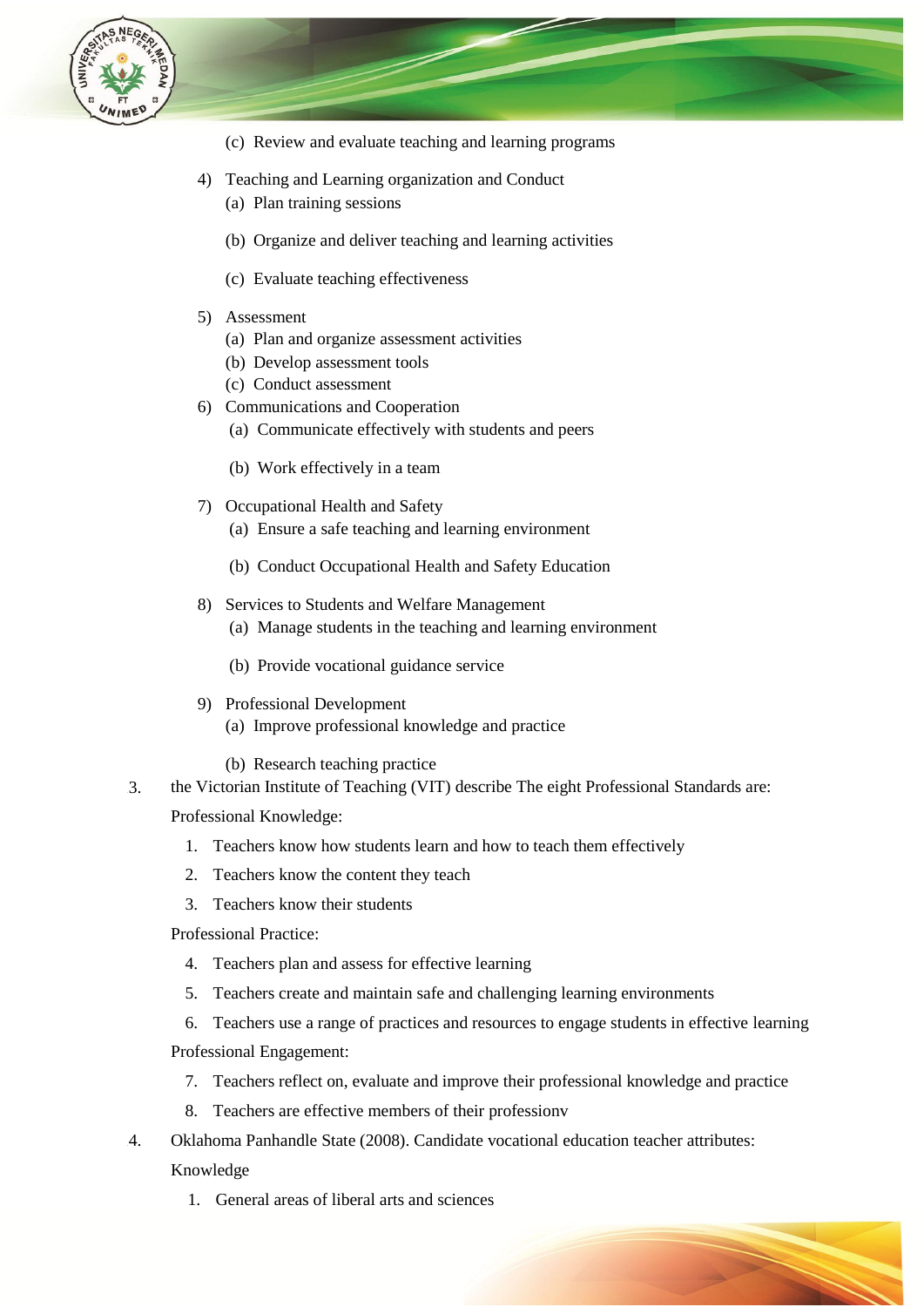

- 2. Target subject area(s)
- 3. Pedagogy
- 4. The manner in which all students learn and develop
- 5. Types of diverse learners
- 6. Developing multiple assessment measures
- 7. Sources and uses of technology

Skills

- a. Classroom and behavior management
- b. Methods and advantages in collaboration
- c. Multiple methods of communication
- d. Design and use of effective instructional strategies that include all student populations
- e. The use of technology for teaching and learning.
- f. Assessment designed to evaluate student learning and instructional effectiveness

### Dispositions

- 1. Good work habits
- 2. A positive attitude and love of learning
- 3. Confidence in their own knowledge and skills
- 4. Honesty and trustworthiness
- 5. Self-reliance and problem-solving behavior
- 6. An appreciation and empathy for the worth and diversity of all humans
- 7. An awareness of ethical, political, social, and environmental issues and obligations.
- 15. New Mexico Teacher Competencies for Licensure Levels I, II, and III Assessment Criteria:
	- a. The teacher accurately demonstrates knowledge of the content area and approved curriculum
	- b. The teacher appropriately utilizes a variety of teaching methods and resources for each area taught.
	- c. The teacher communicates with and obtains feedback from students in a manner that enhances student learning and understanding.
	- d. The teacher comprehends the principles of student growth, development and learning, and applies them appropriately
	- e. The teacher effectively utilizes student assessment techniques and procedures
	- f. The teacher manages the educational setting in a manner that promotes positive student behavior and a safe and healthy environment.
	- g. The teacher recognizes student diversity and creates an atmosphere conducive to the promotion of positive student involvement and self-concept
	- h. The teacher demonstrates a willingness to examine and implement change, as appropriate.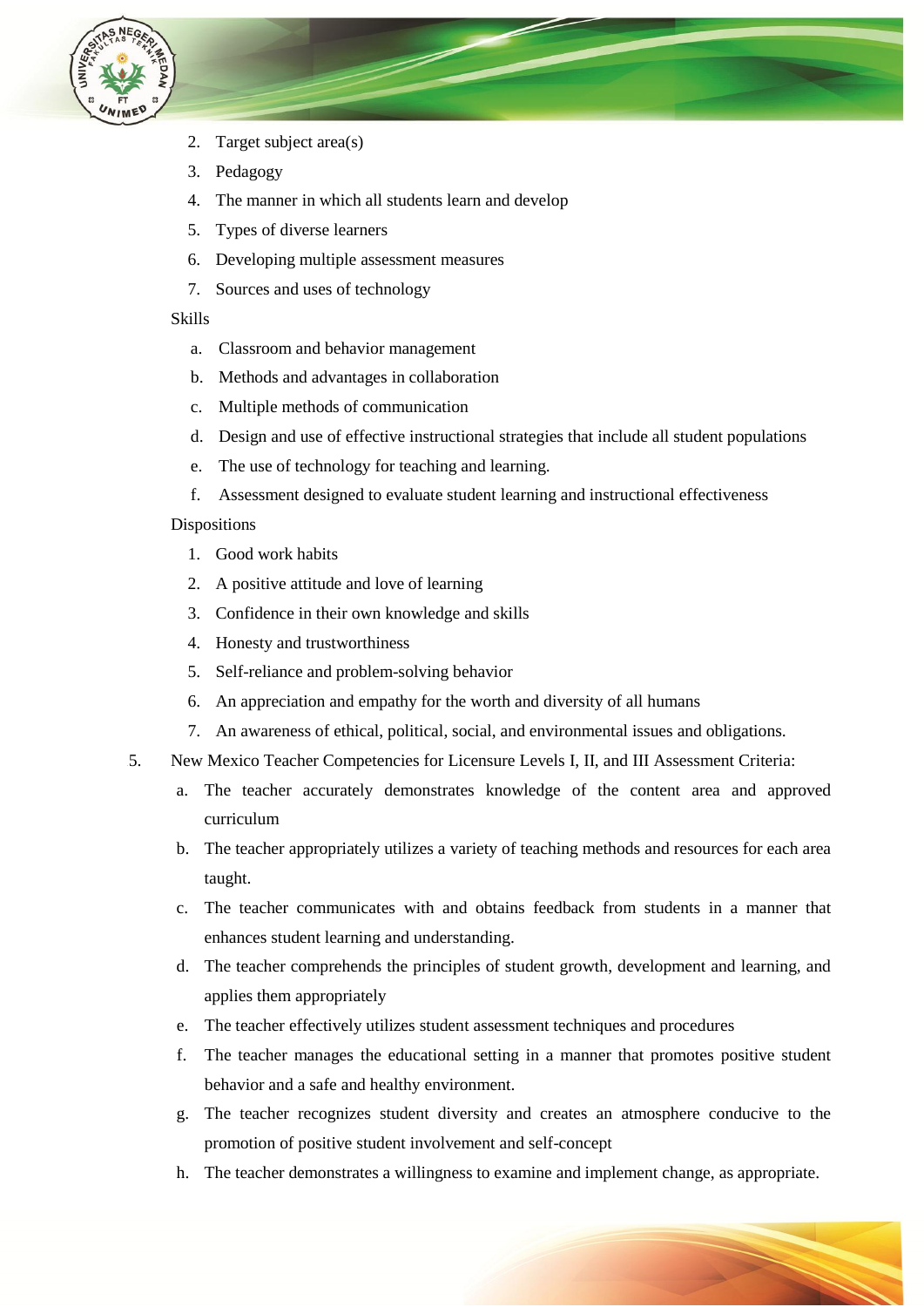

- i. The teacher works productively with colleagues, parents and community members.
- 16. North Carolina Teacher Evaluation Process (2008). A New vision of Teaching The different demands on 21st century education dictate new roles for teachers in their classrooms and schools. The following defines what teachers need to know and do to teach students in the  $21<sup>st</sup>$  century:
	- a. Leadership among the staff and with the administration is shared in order to bring consensus and common, shared ownership of the vision and purpose of work of the school. Teachers are valued for the contributions they make to their classroom and the school.
	- b. Teachers make the content they teach engaging, relevant, and meaningful to students" lives.
	- c. Teachers can no longer cover material; they, along with their students, uncover solutions. They teach existing core content that is revised to include skills like critical thinking, problem solving, and information and communications technology (ICT) literacy.
	- d. In their classrooms, teachers facilitate instruction encouraging all students to use 21st century skills so they discover how to learn, innovate, collaborate, and communicate their ideas.
	- e. The 21st century content (global awareness, civic literacy, financial literacy, and health awareness) is included in the core content areas.
	- f. Subjects and related projects are integrated among disciplines and involve relationships with the home and community.
	- g. Teachers are reflective about their practice and include assessments that are authentic and structured and demonstrate student understanding.
	- h. Teachers demonstrate the value of lifelong learning and encourage their students to learn and grow.

From the various formulations of competence above it appears that vocational education has different characteristics with general education, so they need a different competence. In education policy context, redefining vocational teacher competence is importance to be guiding for planning, selecting, certification, Licensing, remunerating, promoting, improving management, performance appraisal, professional development, and others. In preparing vocational teacher context, redefining vocational teacher competence is importance to design effective and relevant education curriculum and learning system. There are two steps to formulate vocational teacher competence:

**1.** Formulate general competence of vocational education teachers. In this context, we can refer the 21st century skills (Fig. 4). From Fig.4 we know that in the 21st century we need a human resources have life and career skills; learning and innovation skills; information, media, and technology skills, and mastery in core subject. Education has support standards and assessment; curriculum and instruction, professional development, and learning environment.

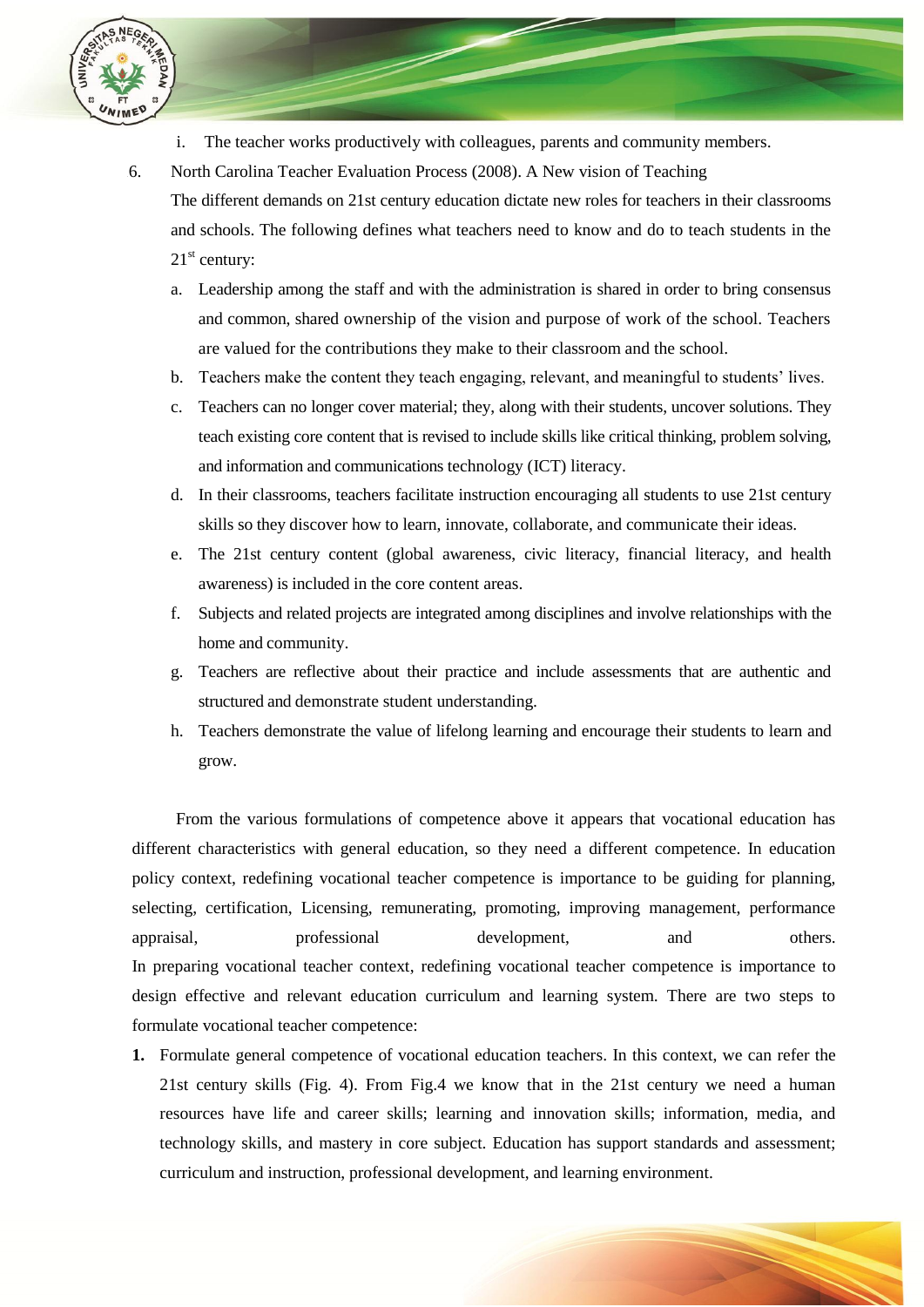

Fig. 4. 21st Century Skilla [\(http://www.21stcenturyskills.org\)](http://www.21stcenturyskills.org/)

**2.** Formulated specific competence of vocational teacher. We need a needs assessment to define vocational teacher competence. We can do with philosophical approach, introspective approach, DACUM approach, functional approach, or task analysis.

# **III. CONCLUSION**

Vocational education have a different characteristic with general education, so they need a different formula about teacher competence. Redefining vocational teacher competence is importance to the make right judgment in educational policy and curriculum design for vocational education teacher candidate.

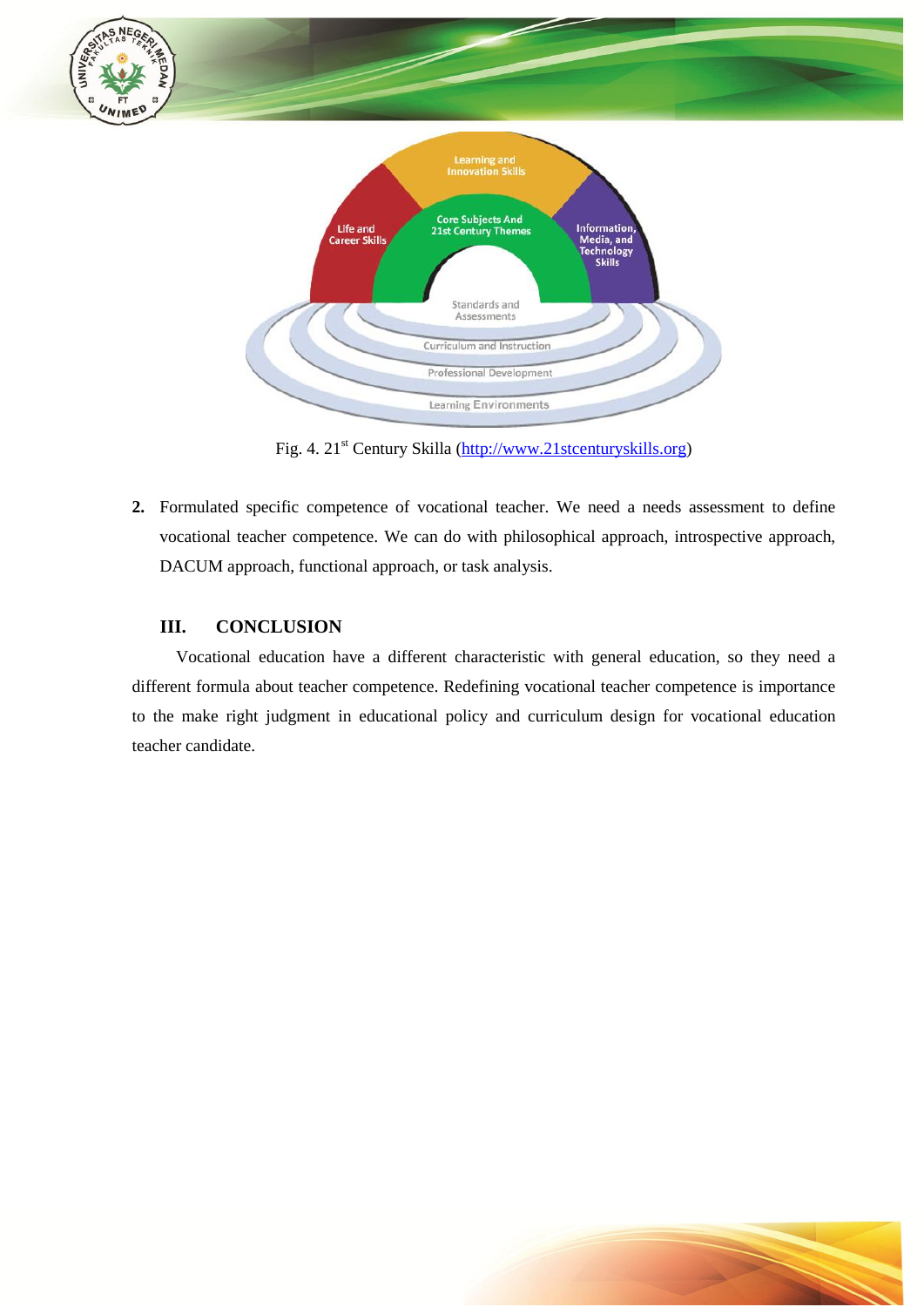

#### **REFERENCE**

- Abbas Ghozali. (2000). Analisis biaya-manfaat SMU dan SMK. *Jurnal Pendidikan dan Kebudayaan,* 022, 57 85.
- American Association for Vocational Instructional Materials. (2008). Titles of the National center's performance-based teacher education modules. Diambil pada tanggal 20 Oktober 2008 dari *[www.aavim.com](http://www.aavim.com/)*
- Carey, K. (2004). The Real Value of Teachers: Using New Information About Teacher Effectiveness to Close the Achievement Gap. *Thinking K-16 3* (2)
- Connecticut State Department of Education (2001). *Connecticut teacher technology competency performance indicator*. Connecticut: Connecticut State Department of Education. Diambil pada tanggal 23 Januari 2009 dari *www.sde.ct.gov.pdf* .
	- \_\_\_\_\_\_\_\_. (2003). *Undang-Undang Nomor 20, Tahun 2003, Tentang Sistim Pendidikan Nasional*. Jakarta: Biro Hukum dan Organisasi Sekretariat Jenderal Departemen Pendidikan Nasional.
		- \_\_\_\_\_\_\_\_. (2006). *Undang-Undang Republik Indonesia Nomor 14 Tahun 2005 tentang Guru dan Dosen.* Jakarta: Biro Hukum dan Organisasi Sekretariat Jenderal Departemen Pendidikan Nasional.
- \_\_\_\_\_\_\_\_. (2008) *Peraturan Pemerintah Republik Indonesia Nomor 74 Tahun 2008 tentang Guru* Jakarta: Depdiknas
- Fitzsimons, P. (1997) The Governance of teacher competency standards in New Zealand. [Versi elektronik]. *Australian Journal of Teacher Education,* 22, 7-19.
- Glatthorn, A. A., Jones, B. K., & Bullock, A. A.(2006). *Developing highly qualified teachers*. California: Corwin Press.
- Hattie, John, "What is the nature of evidence that makes a difference to learning?" (2005).http://research.acer.edu.au/research\_conference\_2005/7
- Indra Djati Sidhi. (2000). Pendidikan dan Peran Guru Dalam Era Globalisasi, *Majalah Komunika No. 25 /tahun VIII/2000.*
- Jones, J., Jenkin, M., & Lord, S. (2006). *Developing effective teacher performance*. London: Paul Chapman Publishing.
- Kompas (Juni 2016). Revitalisasi Pendidikan Vokasi (24 Juni 2016).
- Marsh, C. (1996). *Handbook for beginning teachers*. South Melbourne: Longman.
- Marsh, C. (2004). Key concepts for understanding curriculum*.* New York : RoutledgeFalmer
- McLeod, J. H. (2001). Teacher" working knowledge: The value of lived experience. Ulti Bass (November 2001). Diambil pada tanggal 27 Juni 2008 dari *[http://ultibase.rmit.edu.au/Articles/nov01/mcleod.pdf.](http://ultibase.rmit.edu.au/Articles/nov01/mcleod.pdf)*
- Muchlas Samani. (Agustus 2008). *Pengembangan Life skill: Tantangan bagi guru vokasi*. Makalah disampaikan dalam Seminar Nasional Mencetak Guru Profesional dan Kreatif bidang Vokasi, diselenggarakan oleh Program Hbah Kompetisi A3 Jurusan PTBB FT, di Universitas Negeri Yogyakarta .
- National Project on the Quality of Teaching and Learning (1996). *National competency framework for beginning teaching*. Australia: Australian Teaching Council.
- National Board for Professional Teaching Standards. (2001). *The National Board for Professional Teaching Standards*. Diambil pada tanggal 27 mei 2008 dari *[http://www.nbpts.org/.](http://www.nbpts.org/)*